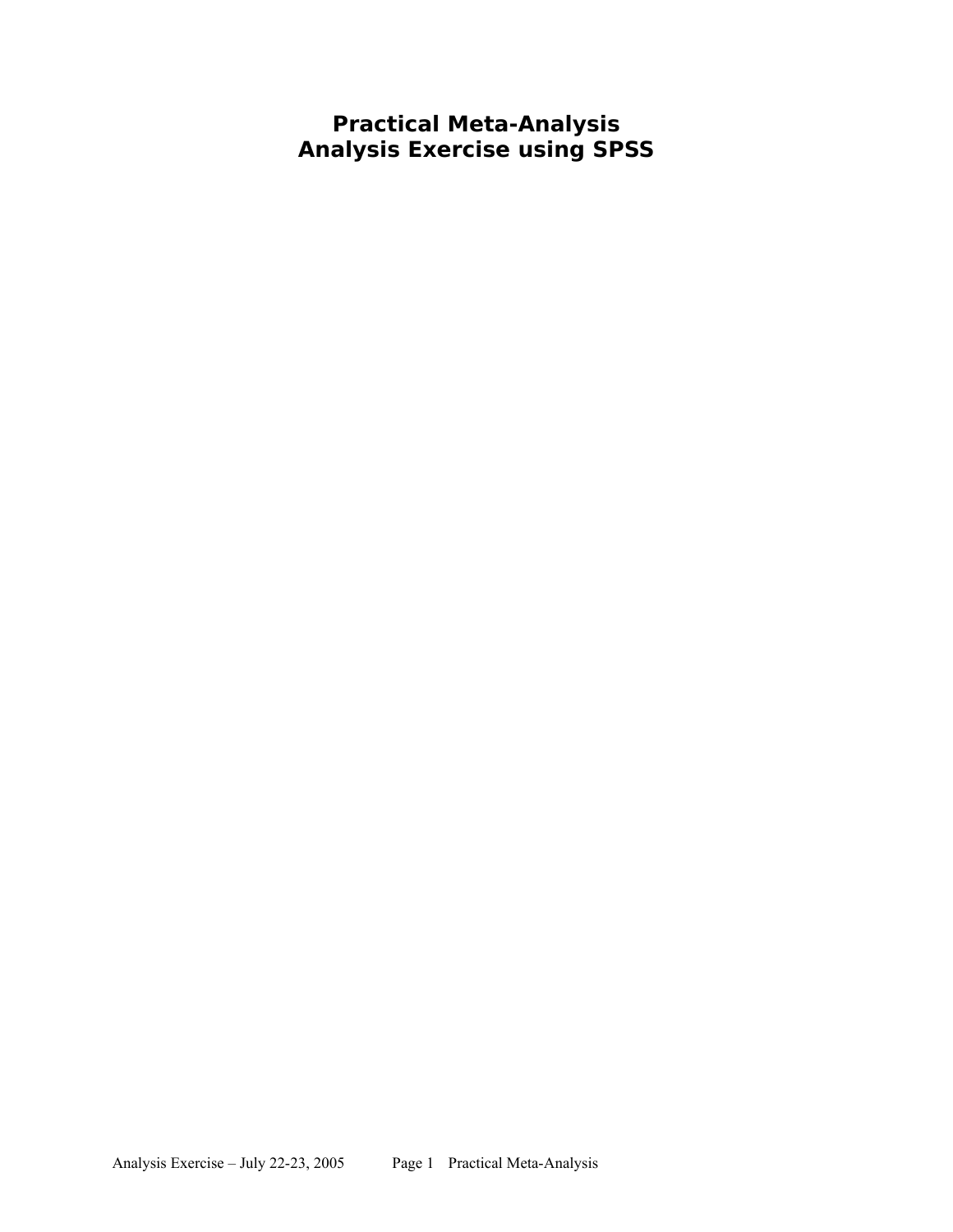Start SPSS and open the data file called "D:\DATA\PROBLEM2.SAV. This is an SPSS system file that has been created for this example. It contains 16 records or cases and 7 variables. Each record represents a unique, juvenile delinquency challenge program. The variables are:

| StudyID  | The unique study identification code                                  |  |
|----------|-----------------------------------------------------------------------|--|
| NTx      | The treatment group sample size                                       |  |
| NCtrl    | The control group sample size                                         |  |
| ES       | The standardized mean difference effect size for the                  |  |
|          | treatment versus control group on a delinquency                       |  |
|          | outcome measure                                                       |  |
| Type     | Type of activities $(1=Natural; 2=Control; 3=Both)$                   |  |
| Physical | Occurs in the wilderness? $(1 = Yes; 0 = No)$                         |  |
| Thrust   | Is the thrust of the program a challenge program? $(1 = Yes; 0 = No)$ |  |
| Random   | Assignment to conditions was random? $(1 = Yes; 0 = No)$              |  |

**Helpful hint.** Before we get to far, it is a good idea to change the default output behavior of SPSS when performing the analyses below such that SPSS includes the syntax commands on the output (log) file. To do this, open the options dialog box ( $E$ dit, Options). Select the Viewer tab. Click (select) the box next to the line "Display commands in the log." Click OK.

You can open the data set through the menu (File, Open, Data, etc.) or through syntax commands.

GET FILE 'D:\DATA\PROBLEM2.SAV' . EXECUTE .

First, you need calculate any adjustments you wish to make to the effect size. In this case, the small sample size bias adjustment is appropriate and can be calculated using the following SPSS command syntax (type these commands in a "syntax window", then run):

COMPUTE  $D = (1 - (3 / (4 * (NTX+NCTRL) - 9))) * ES$ . EXECUTE .

Second, you need to compute the variance  $(v)$  and the inverse variance  $(w)$ :

```
COMPUTE V = (NTX+NCTR) / (NTX*NCTR) ) +((D^{**}2)/(2*(NTX+NCTR))).
COMPUTE W = 1/V.
EXECUTE .
```
I have written several SPSS macros that perform meta-analytic analyses based on an effect size and an inverse variance weight. These include the "meanes.sps", "metaf.sps", and "metareg.sps" that perform an overall mean effect size, analog-to-the ANOVA moderator analysis, and metaanalytic regression moderator analysis, respectively.

To use one of these macros, you need to first initialize the macro within SPSS using the INCLUDE command. The SPSS command syntax is: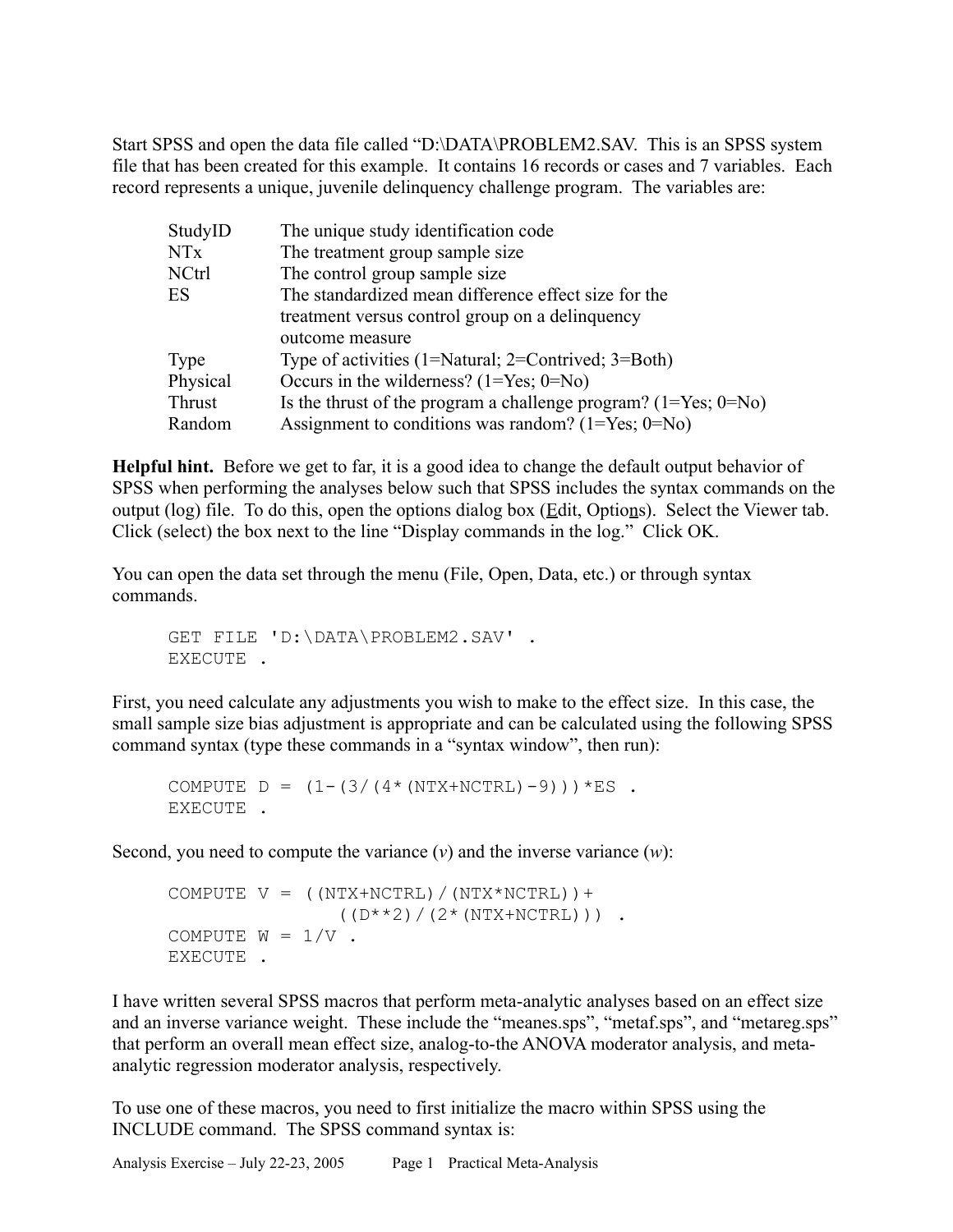INCLUDE 'D:\SPSS\MEANES.SPS' .

When you run this command you will see a set of instructions on the output screen. These specify the proper syntax for the macro. For this macro you simply need to specify the variable name for the effect size and the variable name for the inverse variance weight. In our example, these are *d* and *w*. The SPSS command syntax is:

MEANES ES =  $D / W = W$ .

This is instructing MEANES to use "D" as the effect size, and "W" as the weight.

Your output should look as follows:

Run MATRIX procedure: \*\*\*\*\* Meta-Analytic Results \*\*\*\*\* ------- Distribution Description --------------------------------- N Min ES Max ES Wghtd SD 16.000 -.420 .644 .299 ------- Fixed & Random Effects Model -----------------------------Mean ES -95%CI +95%CI SE Z P Fixed .1814 .0902 .2726 .0465 3.8999 .0001 Random .1725 .0115 .3334 .0821 2.0996 .0358 ------- Random Effects Variance Component ---------------------- $v = .062702$ ------- Homogeneity Analysis -------------------------------------  $Q$  df p<br>41.2545 15.0000 .0003 15.0000 .0003 Random effects v estimated via noniterative method of moments. ------ END MATRIX -----

Once this macro has been initialized, it can be used repeatedly during a single SPSS session.

The macro METAF (as in meta-analysis F test) performs the analog to the ANOVA. The syntax is similar to the above except that you must specify the name of the variable that indicates the subsets or groups to be compared. To compute separate mean effect size statistics for the random and nonrandom studies and test the significance of this difference, run the SPSS commands:

INCLUDE 'D:\SPSS\METAF.SPS' . METAF ES =  $D / W = W /$ GROUP = RANDOM. Run MATRIX procedure: \*\*\*\*\* Inverse Variance Weighted Oneway ANOVA \*\*\*\*\*

Analysis Exercise – July 22-23, 2005 Page 1 Practical Meta-Analysis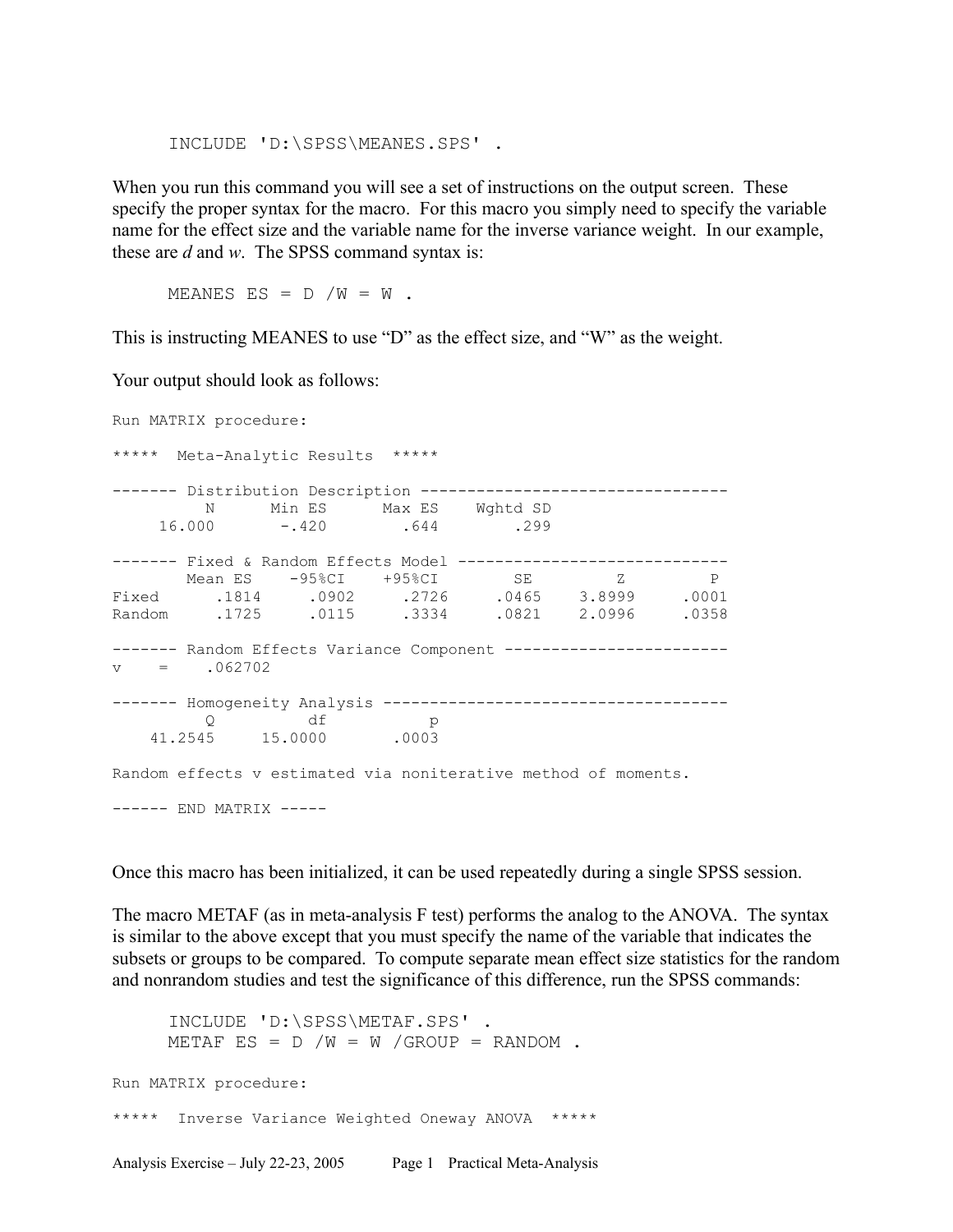\*\*\*\*\* Fixed Effects Model via OLS \*\*\*\*\* ------- Analog ANOVA table (Homogeneity Q) ------- Q df p Between 8.0862 1.0000 .0045 Within 33.1683 14.0000 .0027 Total 41.2545 15.0000 .0003 ------- Q by Group ------- Group Q df p .0000 31.2456 9.0000 .0003 1.0000 1.9227 5.0000 .8597 ------- Effect Size Results Total ------- Mean ES SE -95%CI +95%CI Z P N Total .1814 .0465 .0902 .2726 3.8999 .0001 16.0000 ------- Effect Size Results by Group ------- Group Mean ES SE -95%CI +95%CI Z P N .0000 .2847 .0590 .1690 .4004 4.8239 .0000 10.0000 1.0000 .0120 .0756 -.1361 .1602 .1592 .8735 6.0000 ------ END MATRIX -----

**Note:** SPSS cannot handle all three macros within a single SPSS session. As such, to use the METAREG macro after you have already used both the MEANES and METAF macros, you must restart SPSS and only load the METAREG macro. Therefore, restart SPSS (after saving your work, of course) and initialize and run only the METAREG macro for the next exercise.

A weighted multiple regression analysis can be performed using the macro METAREG (as in meta-analysis regression). First open a new data file PROBLEM3.SAV.

GET FILE 'D:\DATA\PROBLEM3.SAV' . EXECUTE .

This data file has 39 cases and the following variables

| ID     | Unique study identification number                         |
|--------|------------------------------------------------------------|
| Random | Assignment to conditions was random? $(1 = Yes; 0 = No)$   |
| TxVar1 | Treatment descriptor variable 1                            |
| TxVar2 | Treatment descriptor variable 2                            |
| TxN    | Treatment group sample size                                |
| CgN    | Control group sample size                                  |
| ES     | Effect size with small sample size correction bias applied |
| V      | Variance of the effect size                                |
| W      | Inverse variance weight                                    |

Next, initialize the METAREG macro with the following command: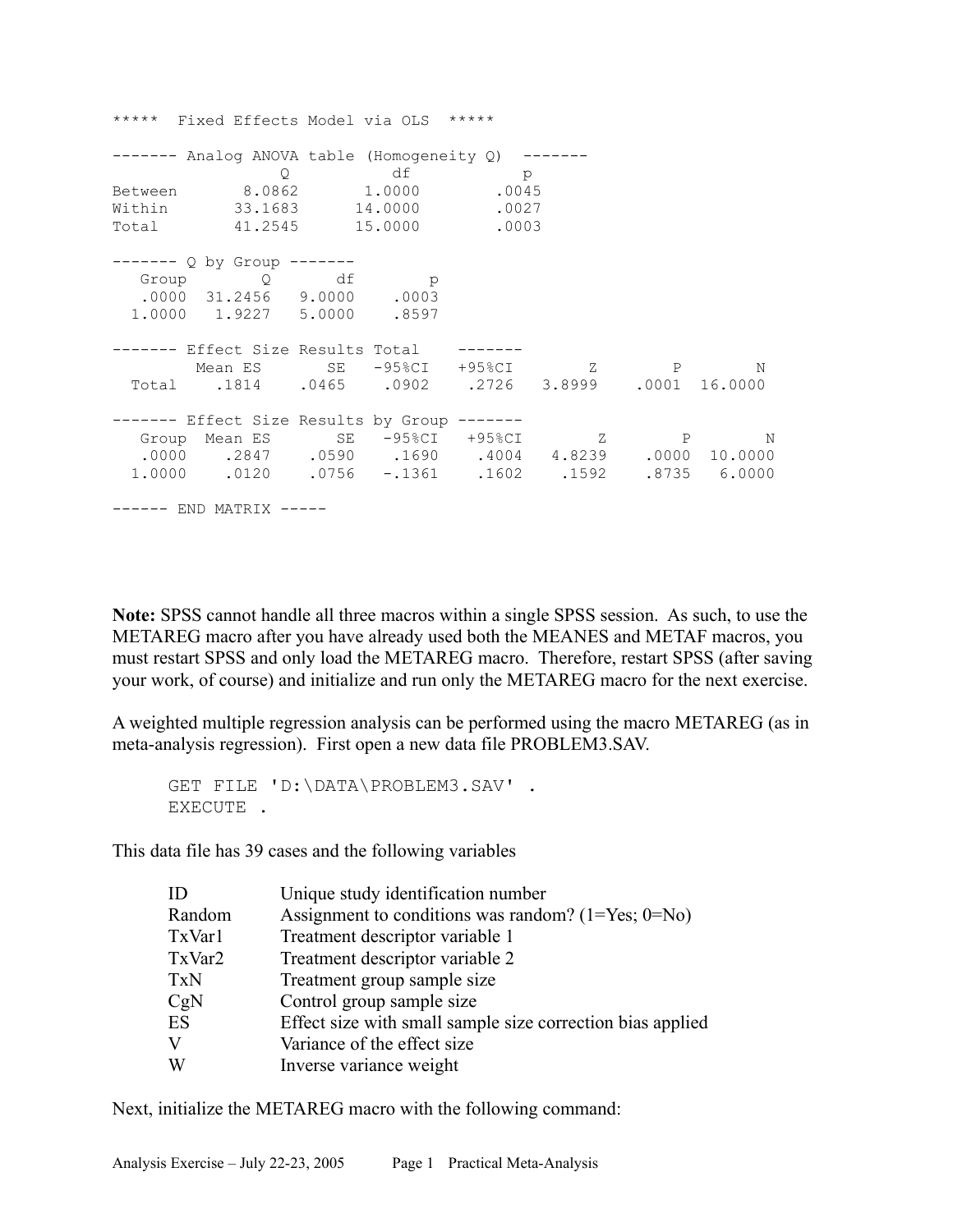INCLUDE 'D:\SPSS\METAREG.SPS' .

Next, run the macro specifying the effect size, inverse variance weight and the list of independent variables. The following command uses *random* and *thrust* as the independent variables:

METAREG ES =  $D / W = W / IVS =$  RANDOM TXVAR1.

Additional independent variables can be added. For example:

METAREG ES =  $D / W = W / IVS =$  RANDOM TXVAR1 TXVAR2.

METAF and METAREG can perform mixed effects (also called random effects) models. Both of these macros accept the optional statement /MODEL=, accepting the options FE for fixed effect (the default), MM for method of moments estimated maximum likelihood, ML for fullinformation maximum likelihood, and REML for restricted information maximum likelihood. ML is a good choice if you don't understand the differences.

METAREG ES=D /W=W /IVS = RANDOM TXVAR1 TXVAR2 /MODEL=ML .

Congratulations! You have just performed a very complex series of meta-analytic analyses. Most all analyses in meta-analysis are of one of the above forms. Compare the results to those of the fixed effects regression output.

## **Extra Credit Assignment (a perfect way to get an A)!!**

Perform the regression analysis using SPSS's built-in regression module and compare output with the fixed effects regression output obtained from METAREG.SPS.

What's different? What's the same?

## **Can't Get Enough Number Crunching?**

For those of you who are fast at this number crunching stuff, play around with the data file called SEXOFFENDER.SAV. This data file has odds-ratio type effect sizes. Selected variables include:

| <b>RANDOM</b>   | Randomized design $(1 = yes; 0 = no)$                               |
|-----------------|---------------------------------------------------------------------|
| SOURCE          | Source of recidivism data $(1=self-report; 0=other$                 |
| <b>INSTITUT</b> | Treatment provided in an institution                                |
| TX TYPE         | Treatment type                                                      |
| JOURNAL         | Journal publication $(1 = yes; 0 = no)$                             |
| CJ              | Treatment provided by a criminal justice agency $(1 = yes; 0 = no)$ |
| <b>ODDSRATI</b> | Odds-ratio                                                          |
| LGORES          | Logged odds-ratio (what you analyze!)                               |
|                 |                                                                     |

Analysis Exercise – July 22-23, 2005 Page 1 Practical Meta-Analysis